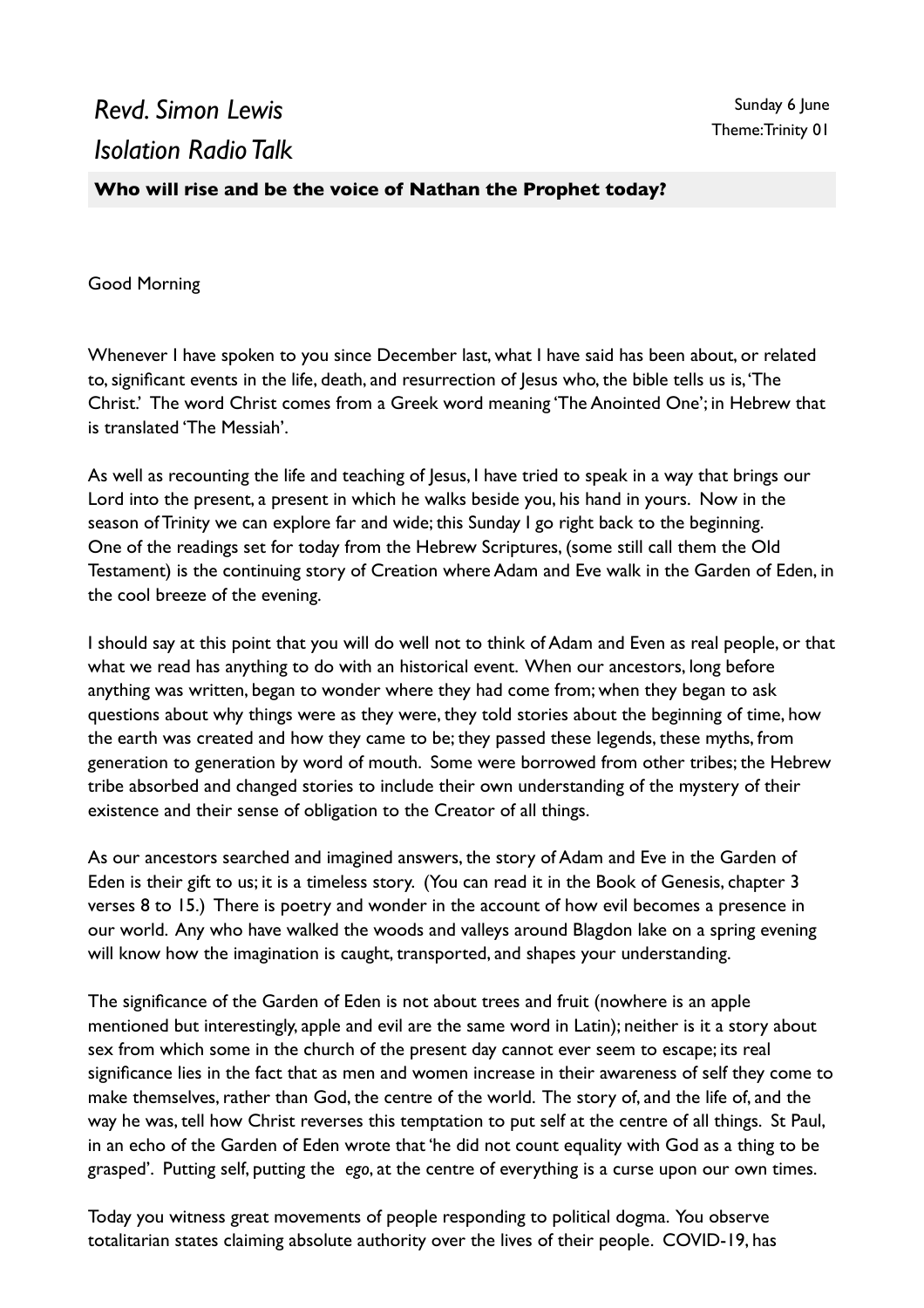obliged us to accept many restraints on freedoms hard won in the past. The 'planned society' is a hungry beast demanding ever more power. Such a society does not like the question to be asked power for what? Its answer speaks of safety, progress, growth, and efficiency. It is more reluctant to value accountability.

Those twin problems of the purpose and accountability of power are illustrated in the life of King David, a towering figure in the Bible. I will not tell his story in full; of the shepherd lad anointed by Samuel and made king; of his introduction to King Saul in the desperate fight against the Philistines; of his acceptance into the Royal Household and his friendship with Jonathan; of Jonathan's death and of the old King's paranoia, such that sought David's death. I want to take you further on when David hides with his supporters in the cave of Adullam when the Philistines were in possession of David's City called the House of Bread - we call it Bethlehem. He longed for a drink of water from the well in his home village. David's friends fought their way into the village to bring him water. When they returned David did not drink it. Instead, he poured it onto the ground; a thank-offering for the self-sacrifice and the service of his friends. This was not an empty gesture but a sign that he would not benefit from what had nearly cost his friends their lives.

There was darkness too in David's character. After he becomes king, he seduces Bathsheba, the wife of Uriah, one of his army commanders. She becomes pregnant and when David failed to hide his guilt, he orders Uriah to be abandoned in the front of the battle to be killed. He was! Bathsheba lived in David's household; their son was born. The king's power was absolute; he ruled absolutely.

Enter now the prophet Nathan. He told David of a rich man who seized and killed a poor man's lamb to provide a meal for a visitor. David was furious and judged the offender because he had 'no pity.' Then Nathan says those haunting words – 'You are the man.' David accepted Nathan's judgement with penitence. David's son died.

Jesus saw two aspects of power illustrated in King David (Mark 2 v23) the needs of people, and accountability to God. They are guiding principles by which nations, communities and individuals must measure their behaviour. Thoughtful people will challenge and that may involve political and social action. Who now, in out time, will rise and be the voice of Nathan the Prophet?

The more influence you wield, the greater your responsibility. You will value others; you will control self-interest. There is a concern for truth; and, a Christian will add, accountability to God. This is the promise and the warning in the picture Christ gives of judgement. By this you will know that power is not a possession but a stewardship from God.

Thank you for listening